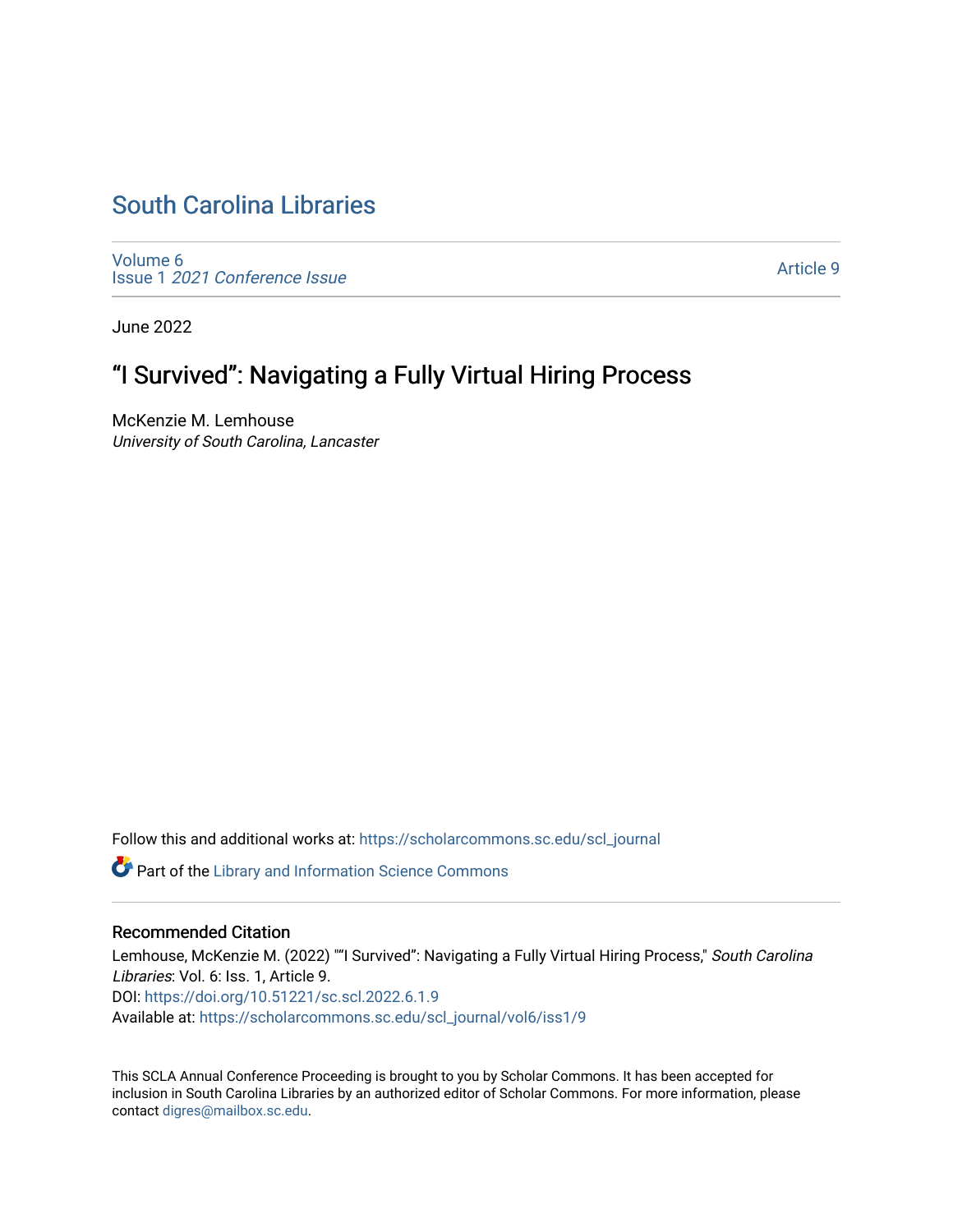## "I Survived": Navigating a Fully Virtual Hiring Process

## Abstract

The hiring process in academic libraries is often complex. The COVID-19 pandemic only complicated things further, causing the customary full-day interview and job talk to shift towards fully virtual or hybrid models. After graduating in 2020, I secured a tenure-track academic librarian role. This poster features lessons learned from my experiences in pandemic-era interviews that may help job seekers and established professionals looking to refresh their toolkit.

## Keywords

interviews, job market, early career, academic libraries, professional development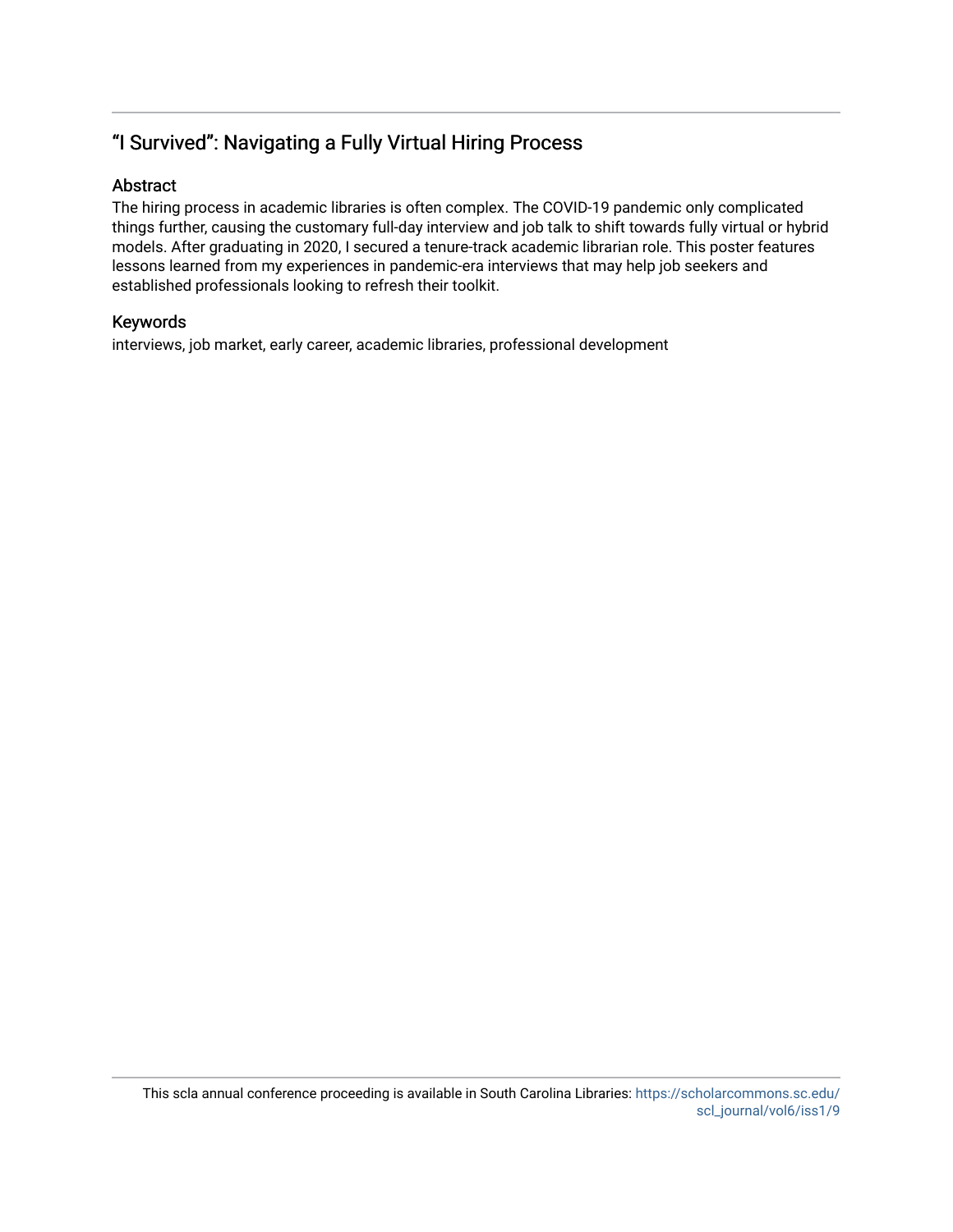#### **"I Survived": Navigating a Fully Virtual Hiring Process**

The COVID-19 pandemic challenged us to re-examine nearly every aspect of living and working. Pandemic aside, the hiring process for academic positions is already arduous. Given that many institutions pivoted to fully virtual or hybrid learning and working models during 2020, the customary full-day interview and teaching demonstration were often shifted to a virtual format. I graduated into the pandemic job market in August 2020 and have since received an appointment in a tenure-track academic librarian role. I have compiled the greatest lessons learned during my job search to assist those looking to refresh their toolkit.

#### **Application Stage**

Keep an open mind and stay positive.

- The job market is saturated with qualified candidates right now.
- Expect to submit many applications and be prepared to wait for updates.

Find a mentor.

- Help with networking, finding openings, and interview prep.
- Guidance on your CV and other supporting documents.

## Advocate for yourself.

• Never lie on your application, but master the art of "the spin" – did you T.A. in grad school? Present student research? That counts!

Tailor your application.

• For every application, show why you'd be a great candidate for THIS job, not just ANY job.

## **Day of Interview**

## Zoom etiquette:

- Log on ~10 minutes early.
- Attire should match in-person interview.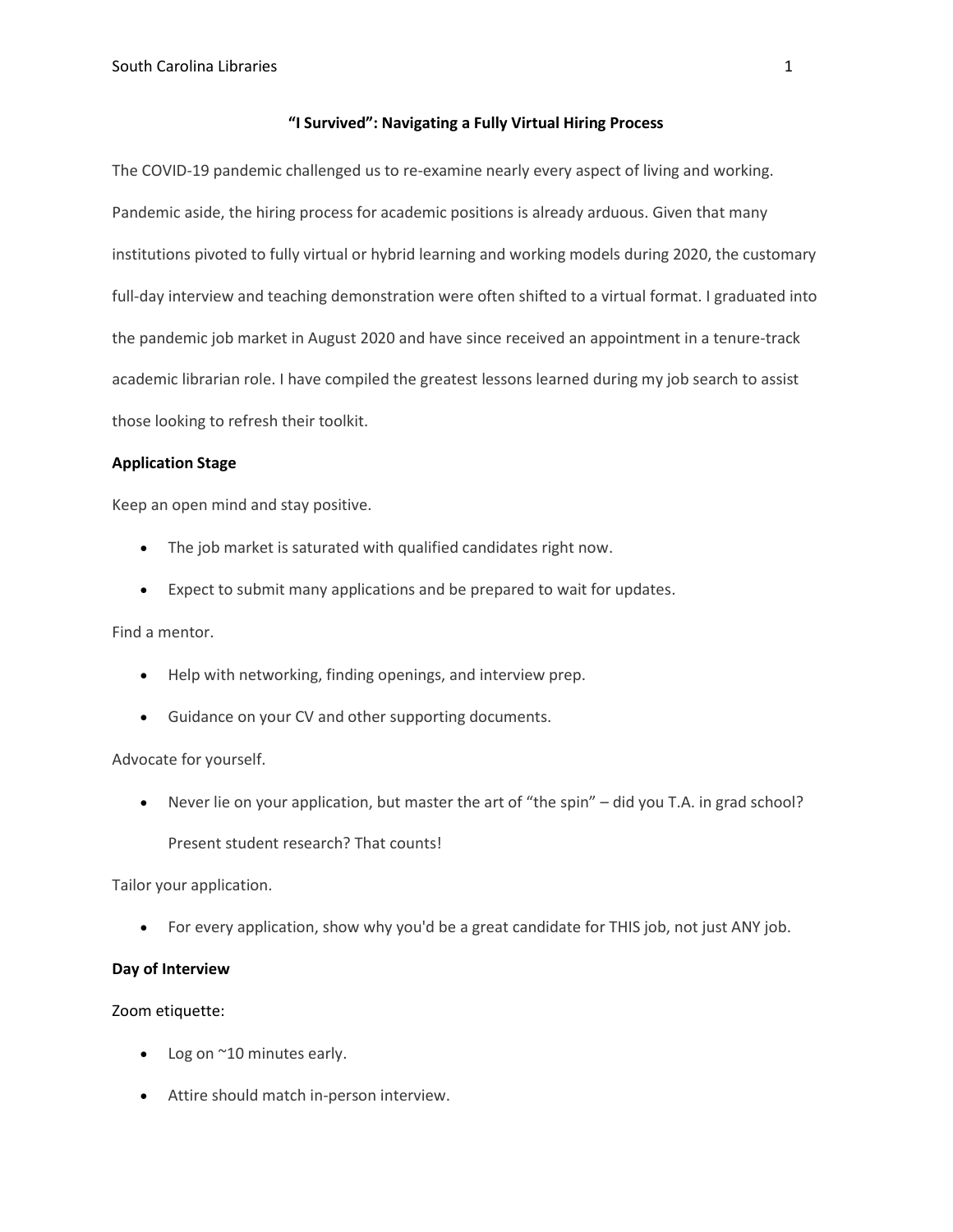- Look into the camera when speaking.
- Pay attention to questions and ask for clarification when needed.

During your presentation:

- Pace yourself and save time for questions.
- Know your target audience.
- Anticipate questions about content, your qualifications, and yourself from faculty, staff, and students.

After interview:

- Reflect on the experience.
- Send thank-you notes a small but impactful gesture. Committee members dedicate a lot of time and energy to these searches!

#### **What if?**

… My dog barks, or a train comes through?

- Limit interruptions whenever possible, but some may be unavoidable when interviewing in your home.
- Remember: Search committees are human, too!
- … I have technical difficulties?
	- Consider a Plan B in case the Wi-Fi goes out or if you can't access certain databases.
	- You can explore mobile options, ask (if appropriate) to send a copy of the slides to your HR contact, or request to reschedule.

## … I don't have the right answer?

• It's OK to say "I don't know **but** here's how I'd look for an answer."

## **General tips**

• Carefully read the job description and prompt for the teaching demonstration.